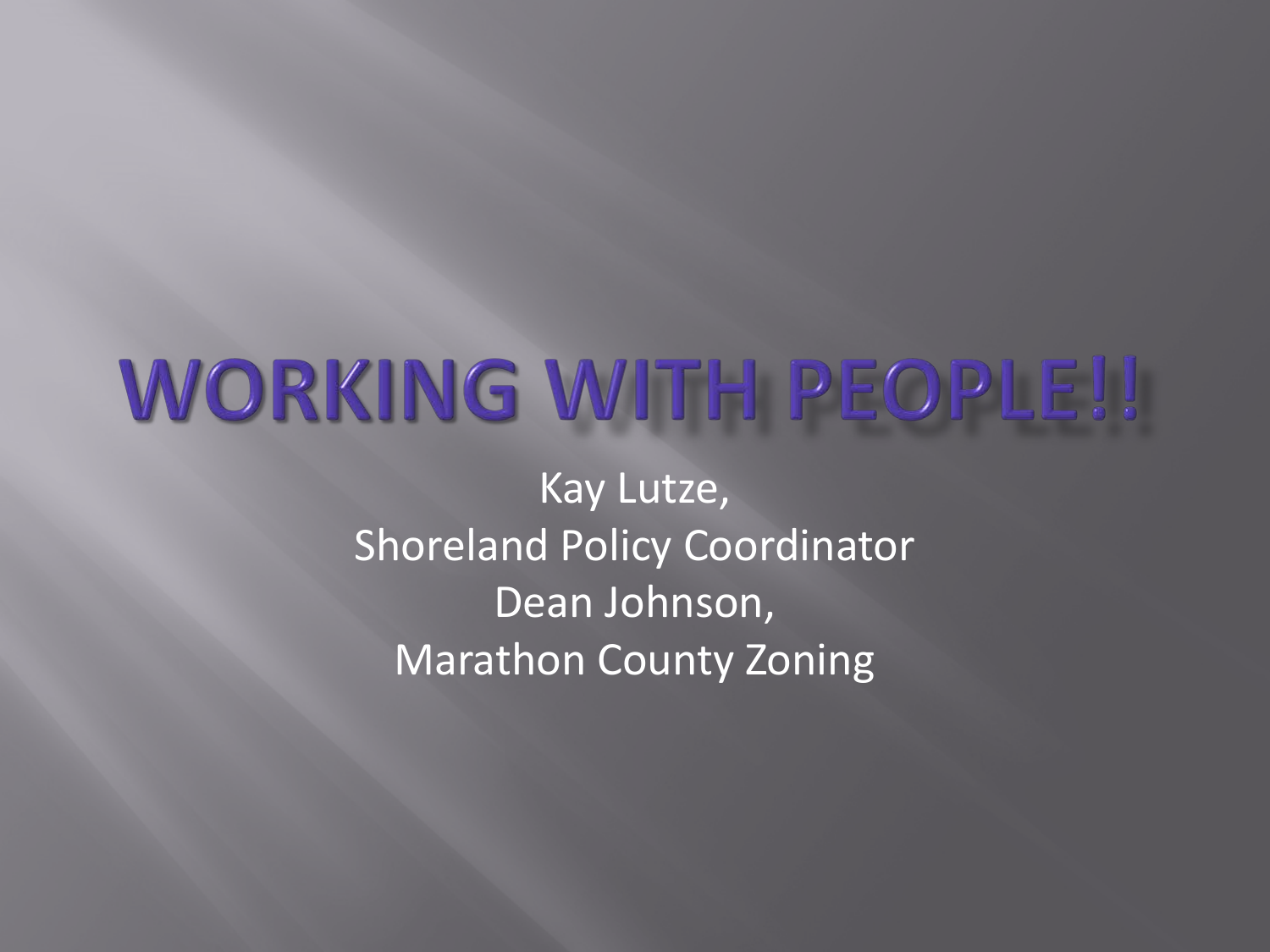They may forget what you said, but they will never forget how you made them feel." **– Carl W. Buechner**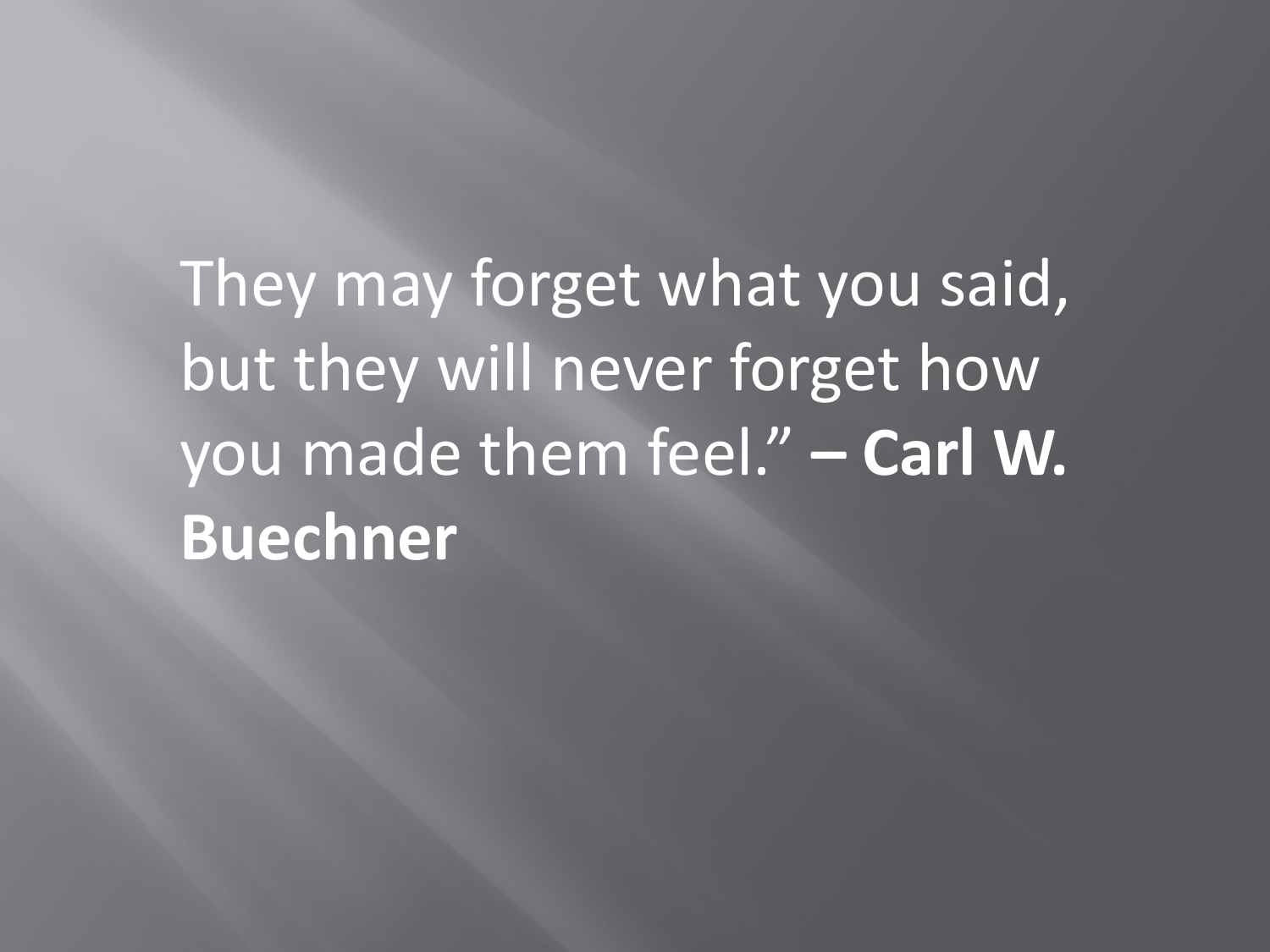*"Regulators, under unprecedented pressure, face a range of demands, often contradictory in nature: be less intrusive – but be more effective; be kinder and gentler – but don't let the bastards get away with anything; focus your efforts – but be consistent; process things quicker – and be more careful next time; deal with important issues – but do not stray outside your statutory authority; be more responsive to the regulated community – but do not get captured by industry".* Professor Malcolm Sparrow (2000)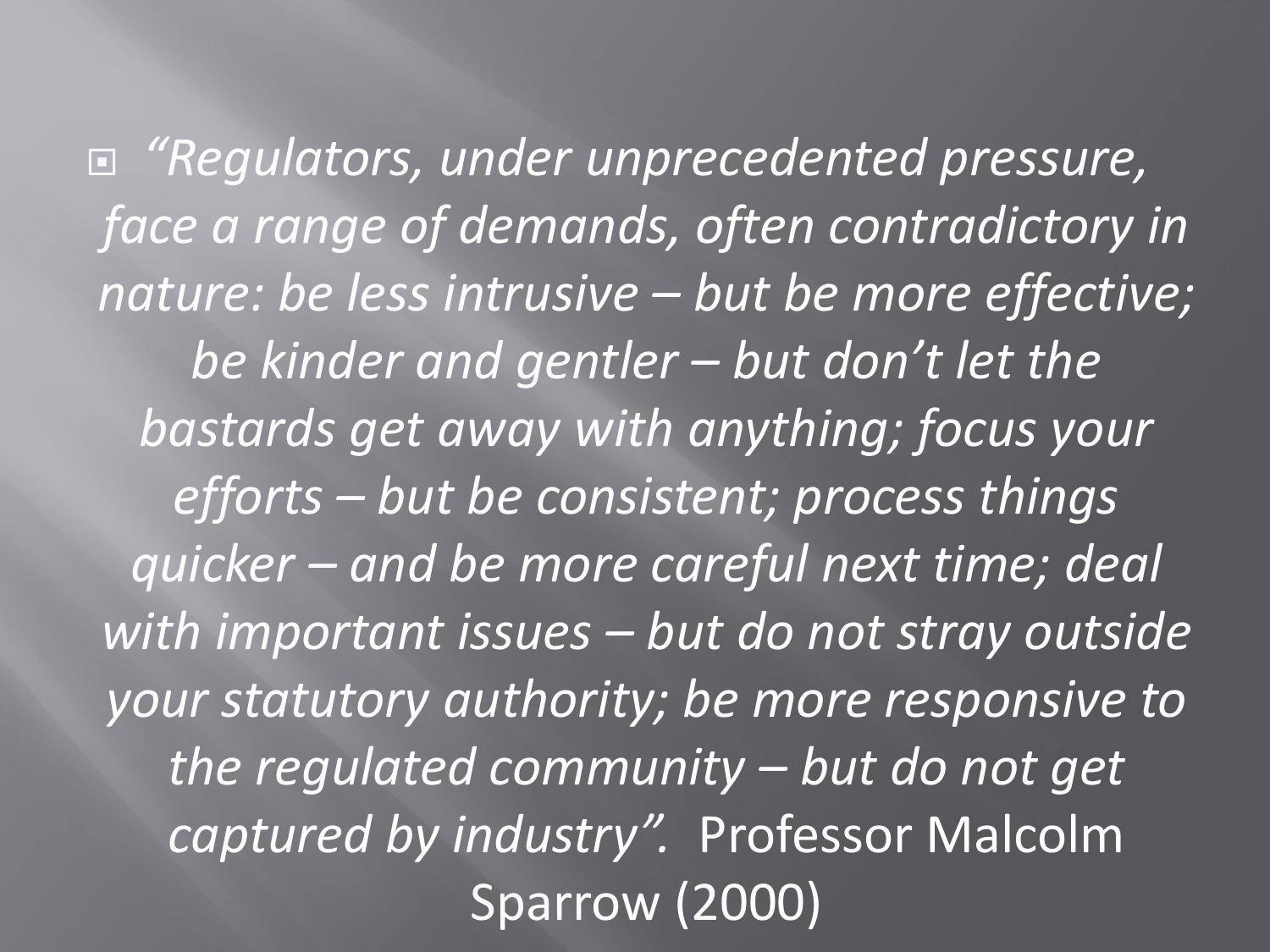### Overview

- □ Clarify your role
- □ Regulatory Integrity
- □ Accountability and **Transparency**
- □ Need to establish these core principles in order to effectively communicate and deal with people.
- □ Tips on working with people
- □ Document your conversations
- Lessons learned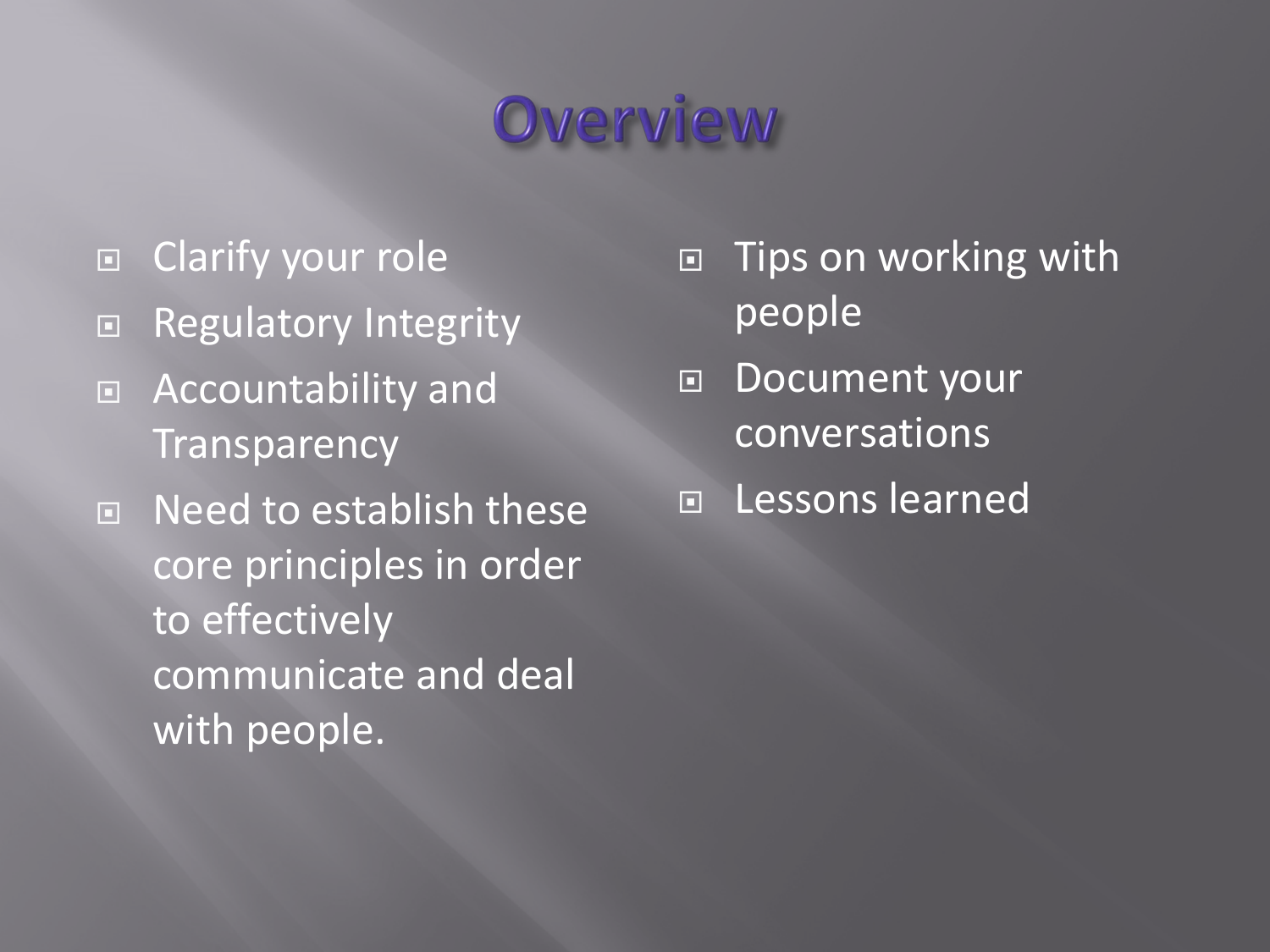## Clarify your Role

 $\blacksquare$  The purpose of your role should be clear.

**E KNOW THE PUBLIC TRUST DOCTRINE.** □ Know the purpose of the regulation. What is the reason for the rule??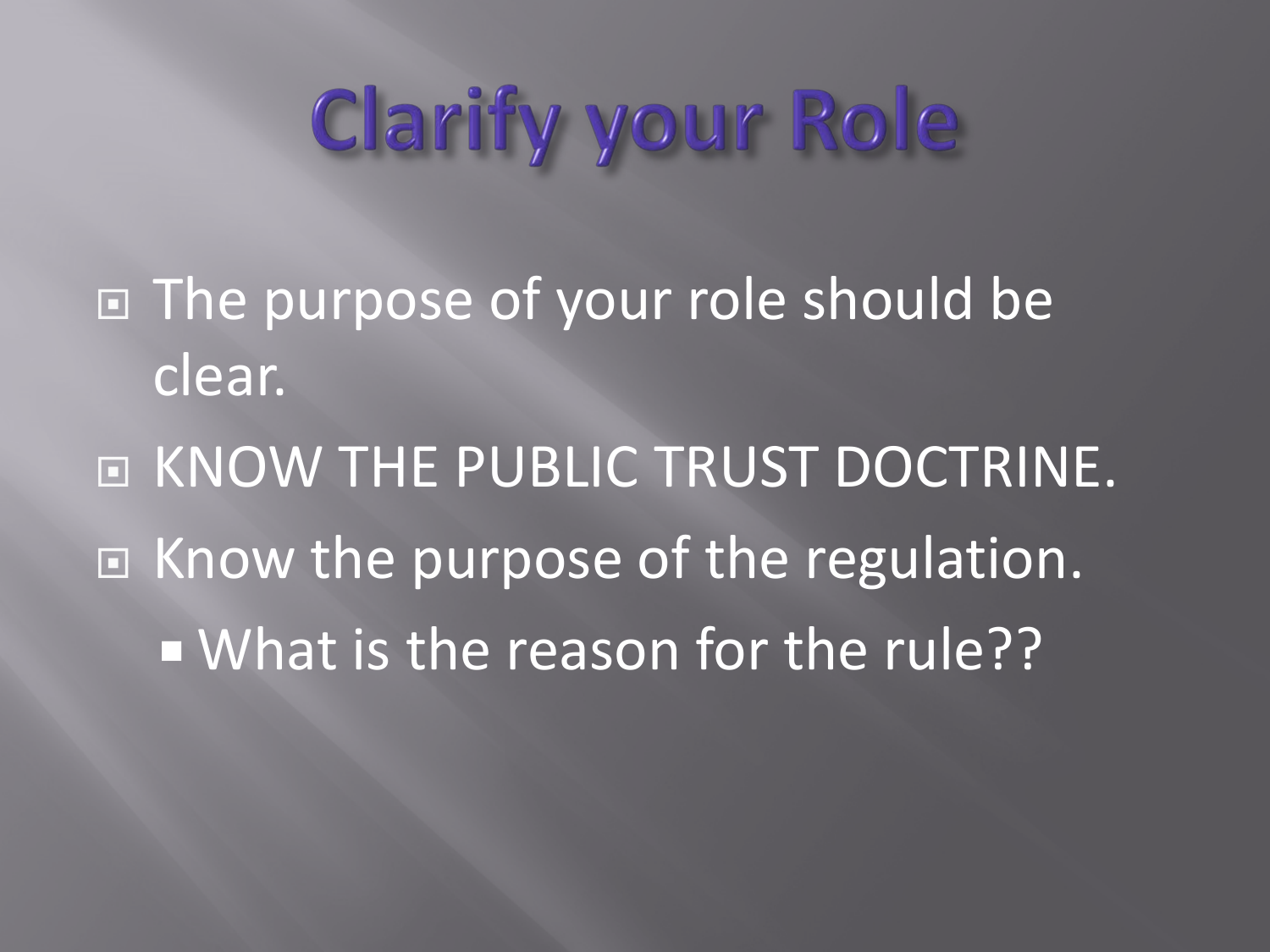## Regulatory Integrity

- □ Decision making is objective, impartial, consistent.
- Avoid risk of conflict, bias or improper influence.

□ A high level of integrity improves the outcome of regulatory decisions and your own self –preservation and job satisfaction.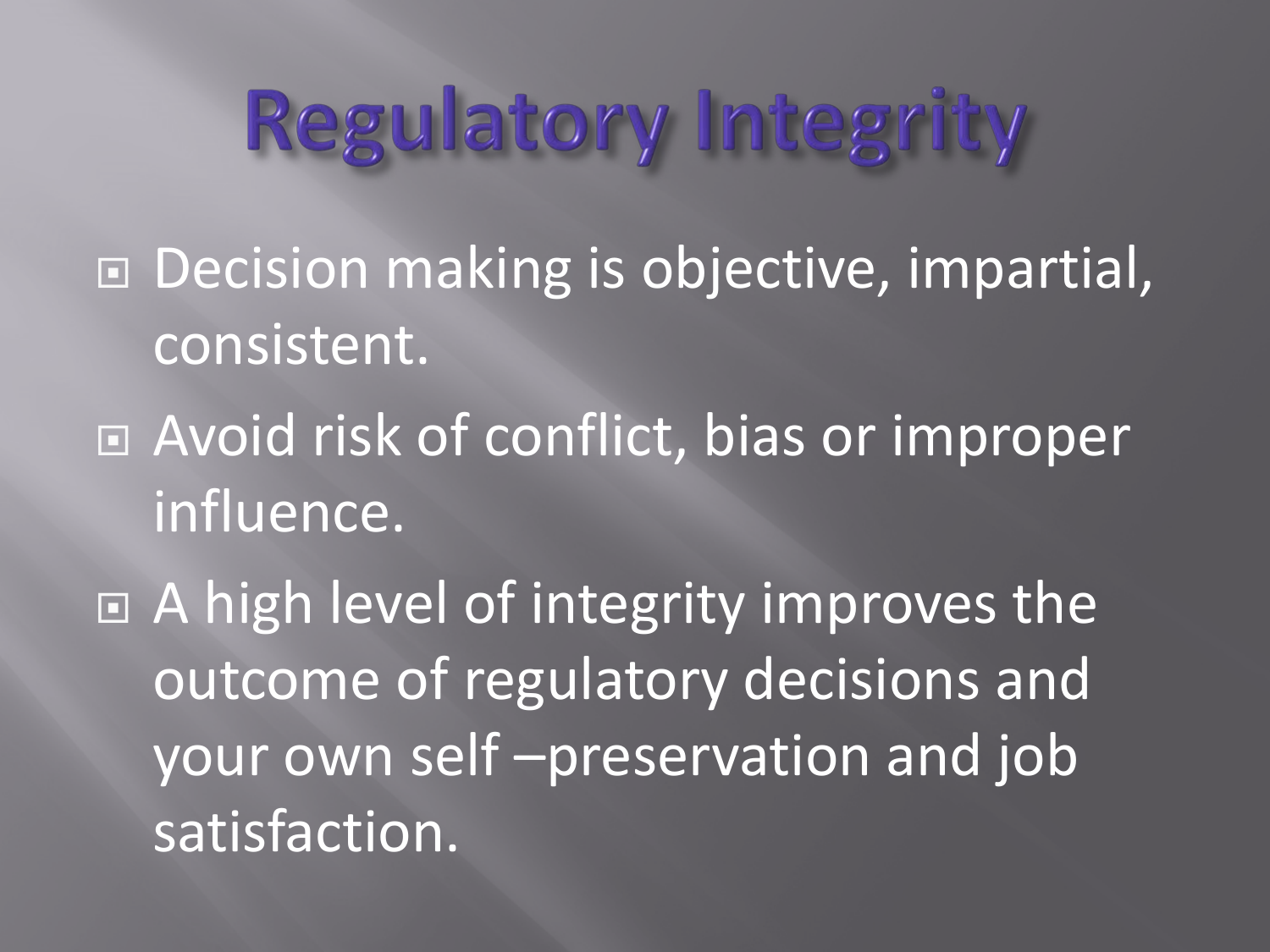# Accountability and Transparency

- Decisions need to stand up in court of law.
- How you arrived at the decision should be transparent.

□ Consistency and transparency provide enhanced stakeholder confidence in the regulator.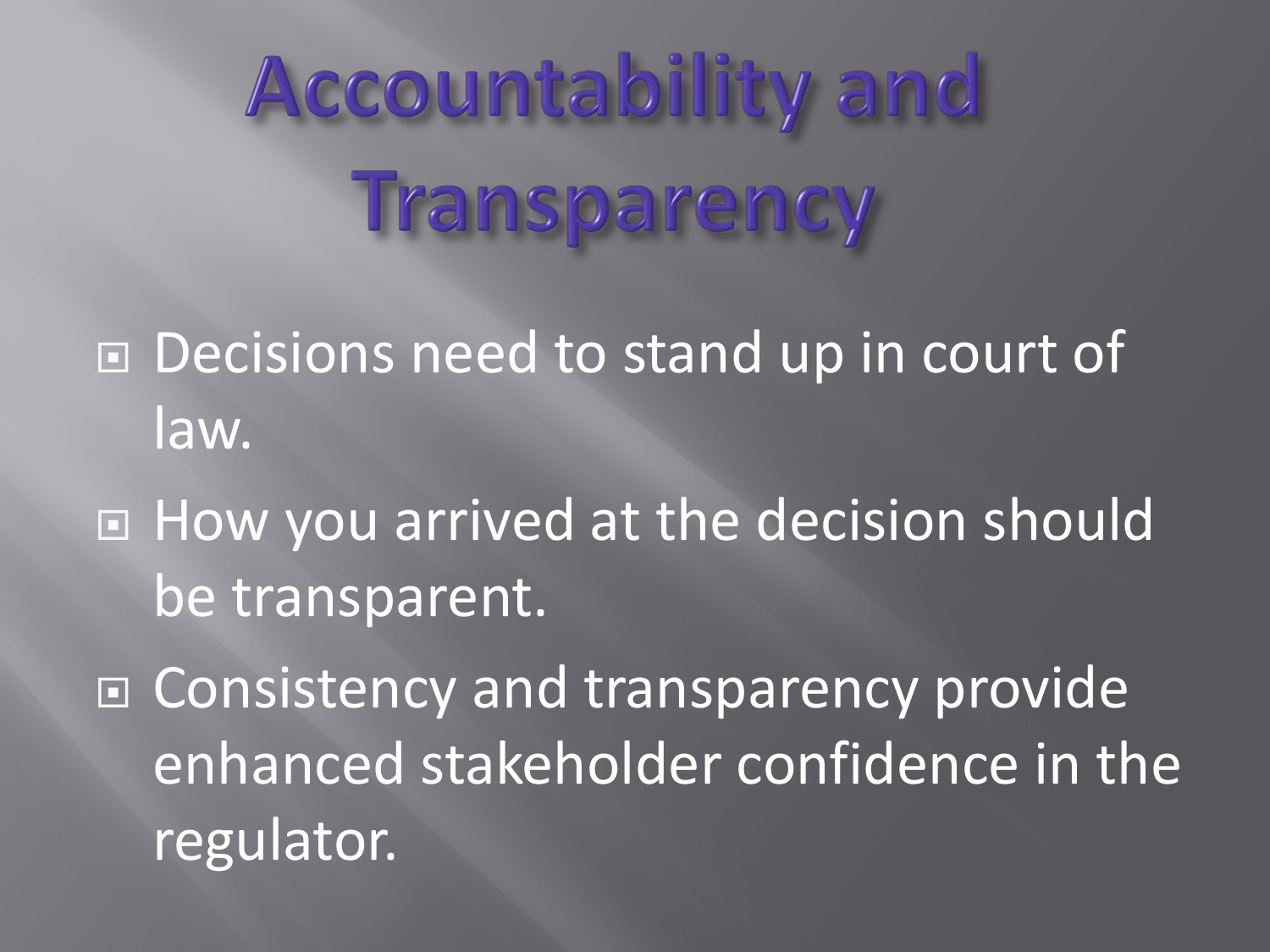# **Tips on Communicating**

#### Listen!!

**EXTER** Let the property owner describe the proposed project or his complaint. Repeat back to the property owner your understanding of the situation.

#### □ Ask clarifying questions!!!

- The PO may have forgot to mention or did not properly describe something.
- How is the addition going to be used? Is the addition 1 story or 2? I see there are sliding doors but you don't show a deck -<br>do you intend on building a deck?
- Worth spending additional time upfront cover alternatives
- □ Remove yourself from the equation.
	- I can't allow that, I can't issue that, I will have to deny the permit, etc.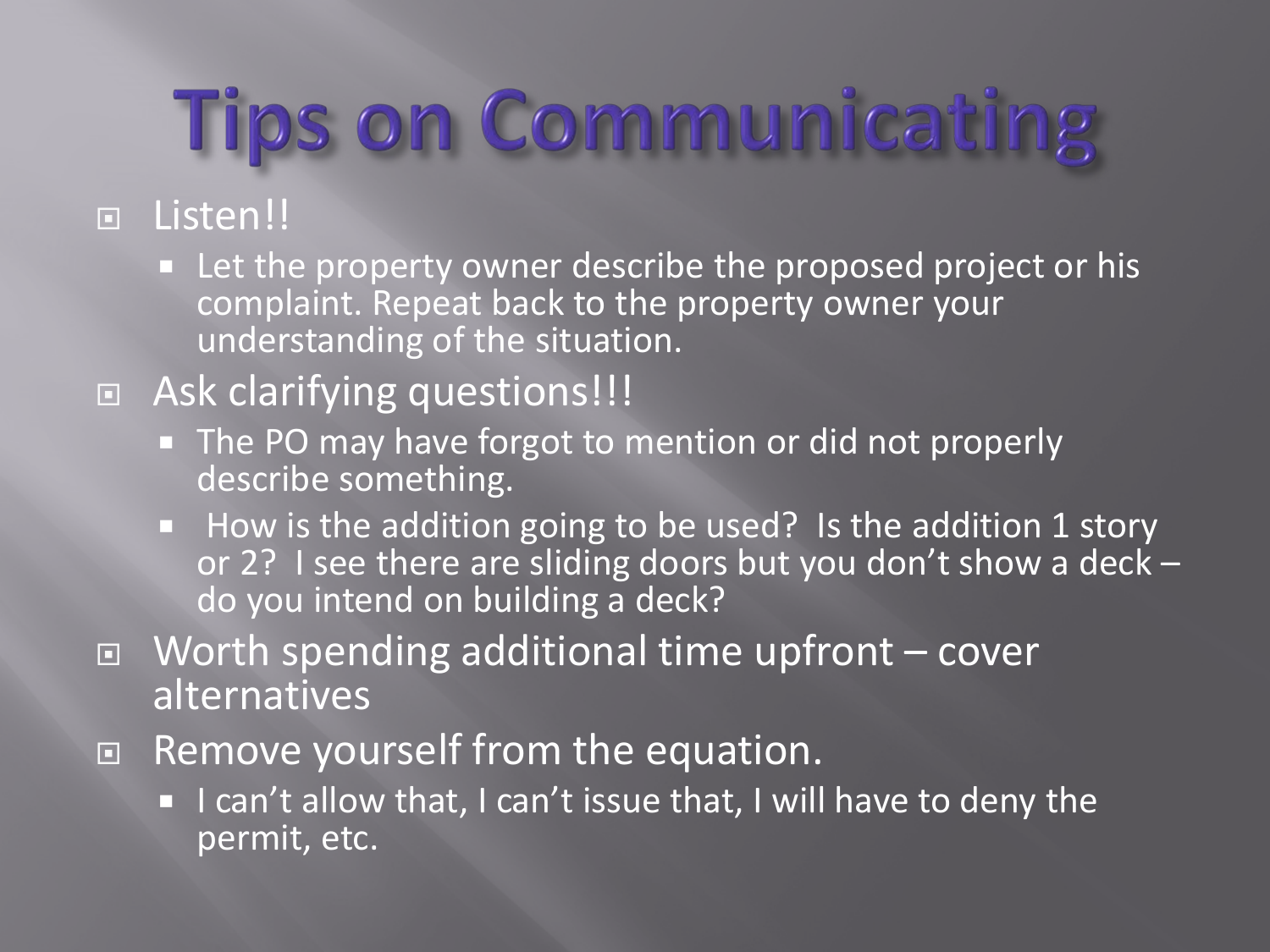## Tips continued:

□ Replace "I" with appropriate ordinance section, statute or code. ■ Section X of the ordinance requires.... **The statute recently adopted** prohibits….. **The purpose of that section is to** prevent…….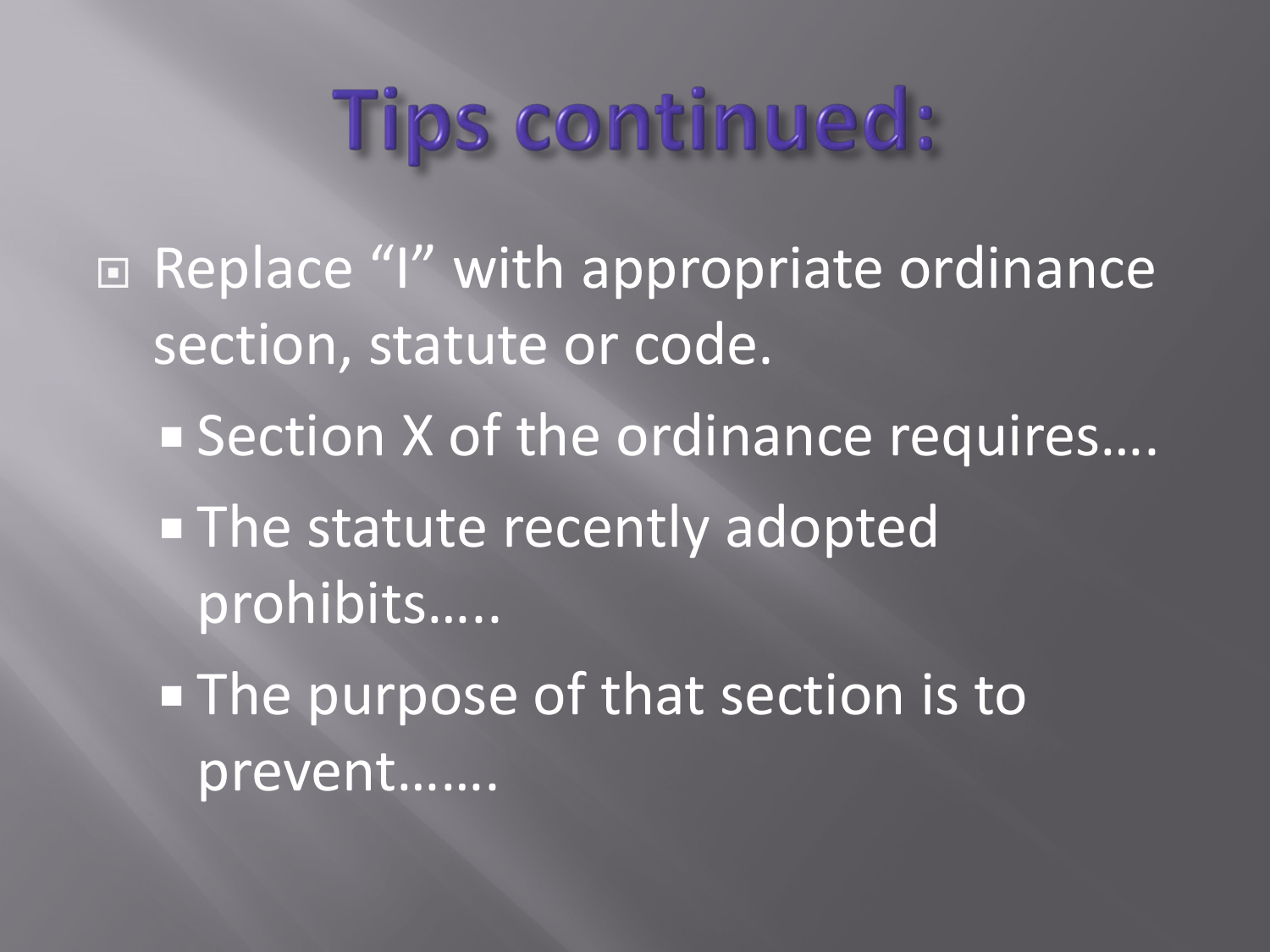## Tone and Content

#### **Be Honest, Kind and Respectful.**

- Avoid phrases such as "you just aren't getting what I am explaining". Consider that maybe you aren't explaining it all that well or the way you are isn't working. Try something else. Draw a picture!
- **Be Professional and confident.**

#### **Communicate Directly and to the point.**

- Avoid using the "well, let me see if I can think of another way to make this work and I will call you in a day or so" if you already know that the decision is negative.
- Educate without talking down. Don't say "well, there is a 75' setback for a good reason !!"

 **Lose the need to be right in a conversation.** Your tone/volume does not need to match the customers tone/volume. You may need to end the conversation or start over.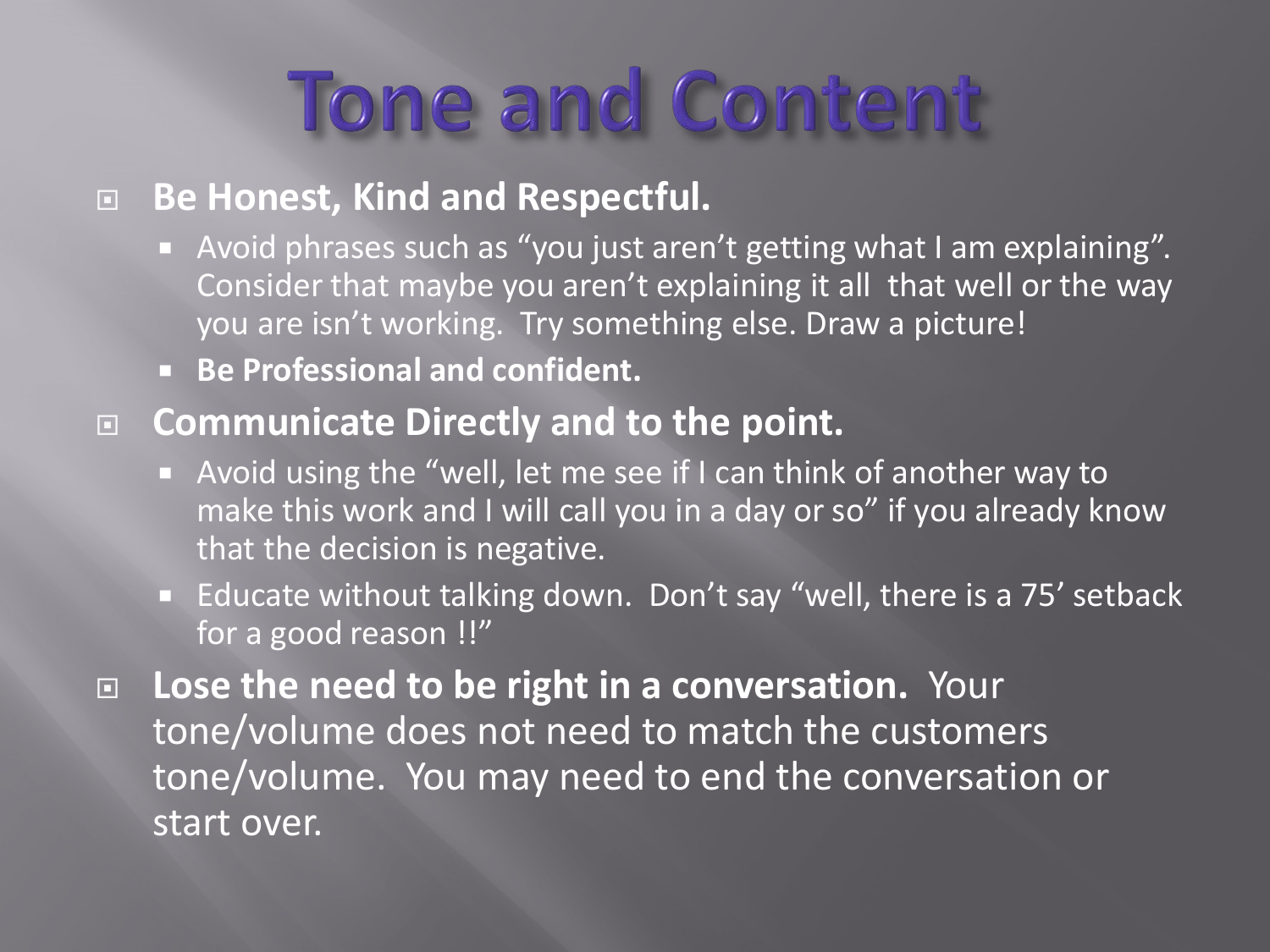### Don't bluff your way through

- $\Box$  If you don't know the answer to a question  $-\mathsf{be}$ honest. Let them know you will find out and get back to them.
- □ Don't provide an answer that might be wrong and make a mistake just because someone needs an answer this very minute!!!

 $\Box$  End goal – you want the client to walk out feeling good about the contact even if they did not receive a permit or can't proceed with a project.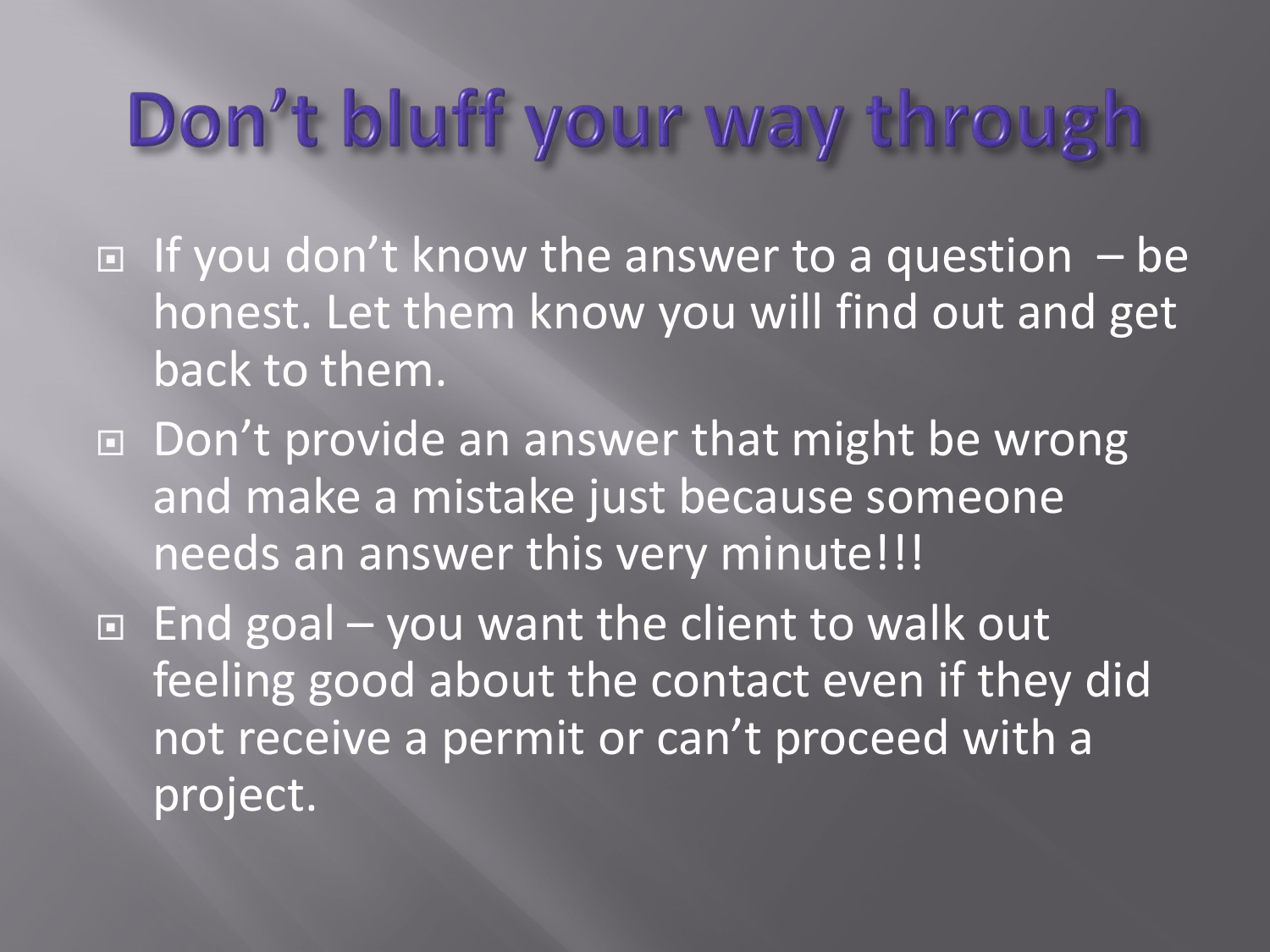#### Document the conversation

- □ Document your phone and your counter conversations and place the summary in the parcel file. Why is this important?
	- **Provides a history of the contact and the answers to** proposed projects.
		- Diseful for future property owners and potential future violations.
	- You may have to give the same answer to 4 more contractors in the future. Provides consistency for the contractor and internal consistency in the office.
	- **Nake it easy by printing out the AS400 property owner** page if you utilize that system.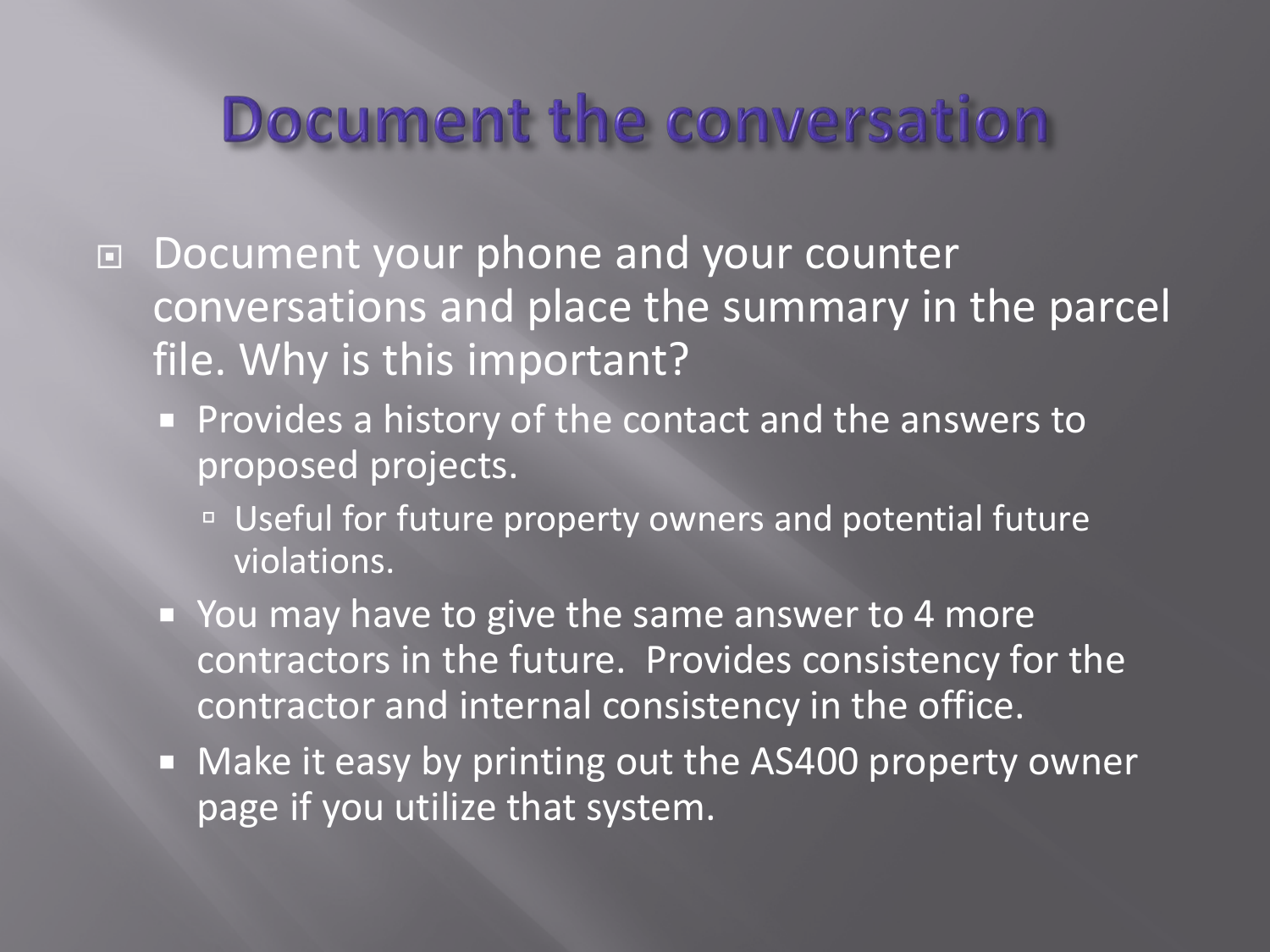### Example

- □ 1/5/2017 Spoke with Dean Johnson, contractor.
- □ Proposed 24' X 28' detached garage for J. Brown.
- Told him permit required and setbacks of 75' from OHWM, 20' from side lot lines and 65' from ROW.
- □ Garage can be for storage purposes only and no living quarters allowed.
- □ Plenty of room on property for project to work.
- $\Box$  Sent application in mail on 1/5/2017.